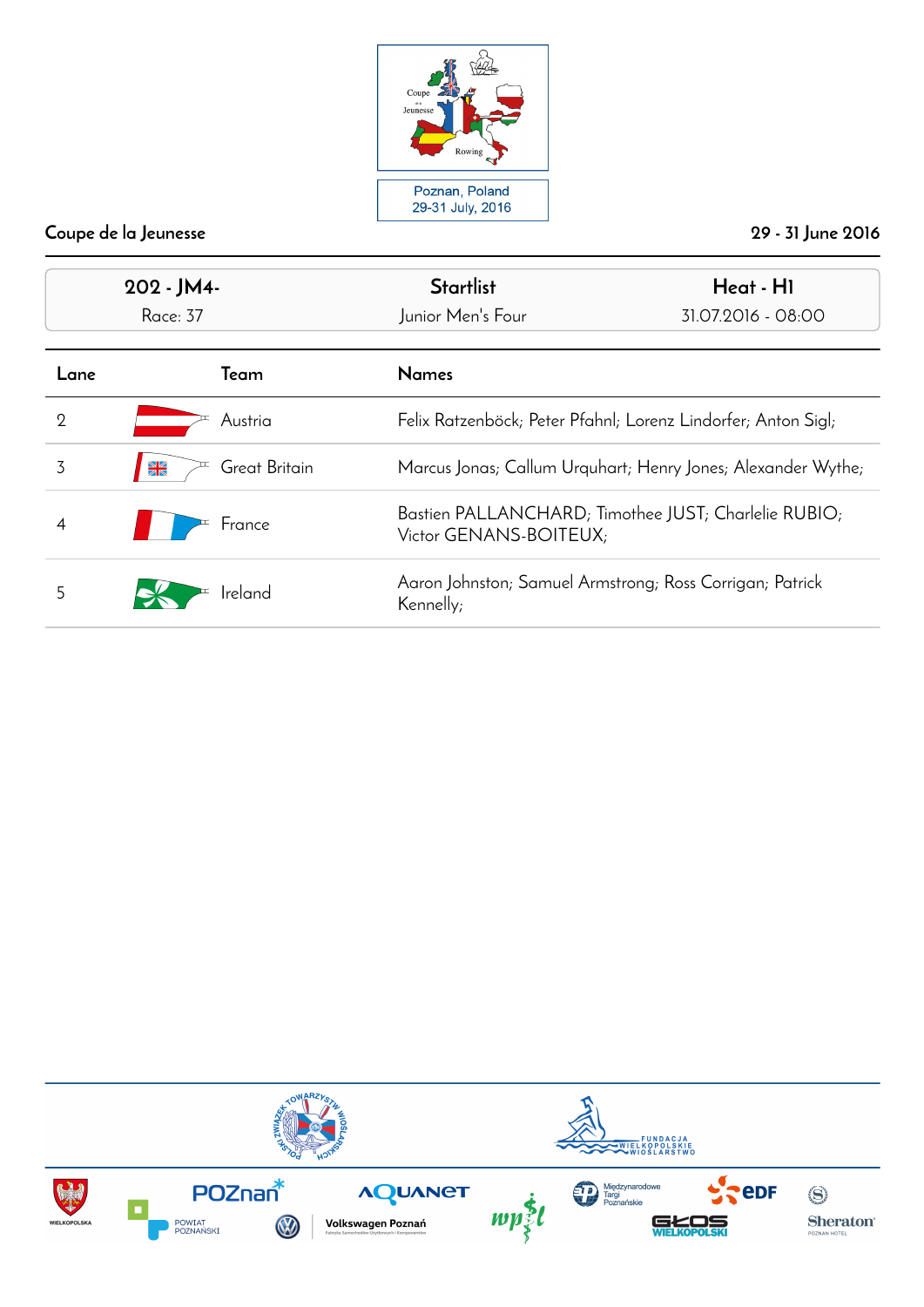

| 202 - JM4-<br>Race: 38 |              | <b>Startlist</b><br>Junior Men's Four                                               | Heat - H2<br>31.07.2016 - 08:05                               |
|------------------------|--------------|-------------------------------------------------------------------------------------|---------------------------------------------------------------|
| Lane                   | Team         | <b>Names</b>                                                                        |                                                               |
| $\overline{2}$         | Hungary      | Peter Lajko;                                                                        | Csaba Zoltan Kiraly; Mark David Kunstar; David Benarik; Aron  |
| 3                      | Switzerland  | Chervaz;                                                                            | Oliver Gisiger; Nico Mueller; Samuel Breckenridge; Maximilien |
|                        | <b>Italy</b> | Verrone;                                                                            | Adalberto Rinaldi; Gustavo Ferrio; Martin Accatino; Leonardo  |
| 5                      | Poland       | Piotr Dziewieczynski; Maksymilian Gawronski; Mateusz<br>Nawrocki; Mateusz Kalinski; |                                                               |

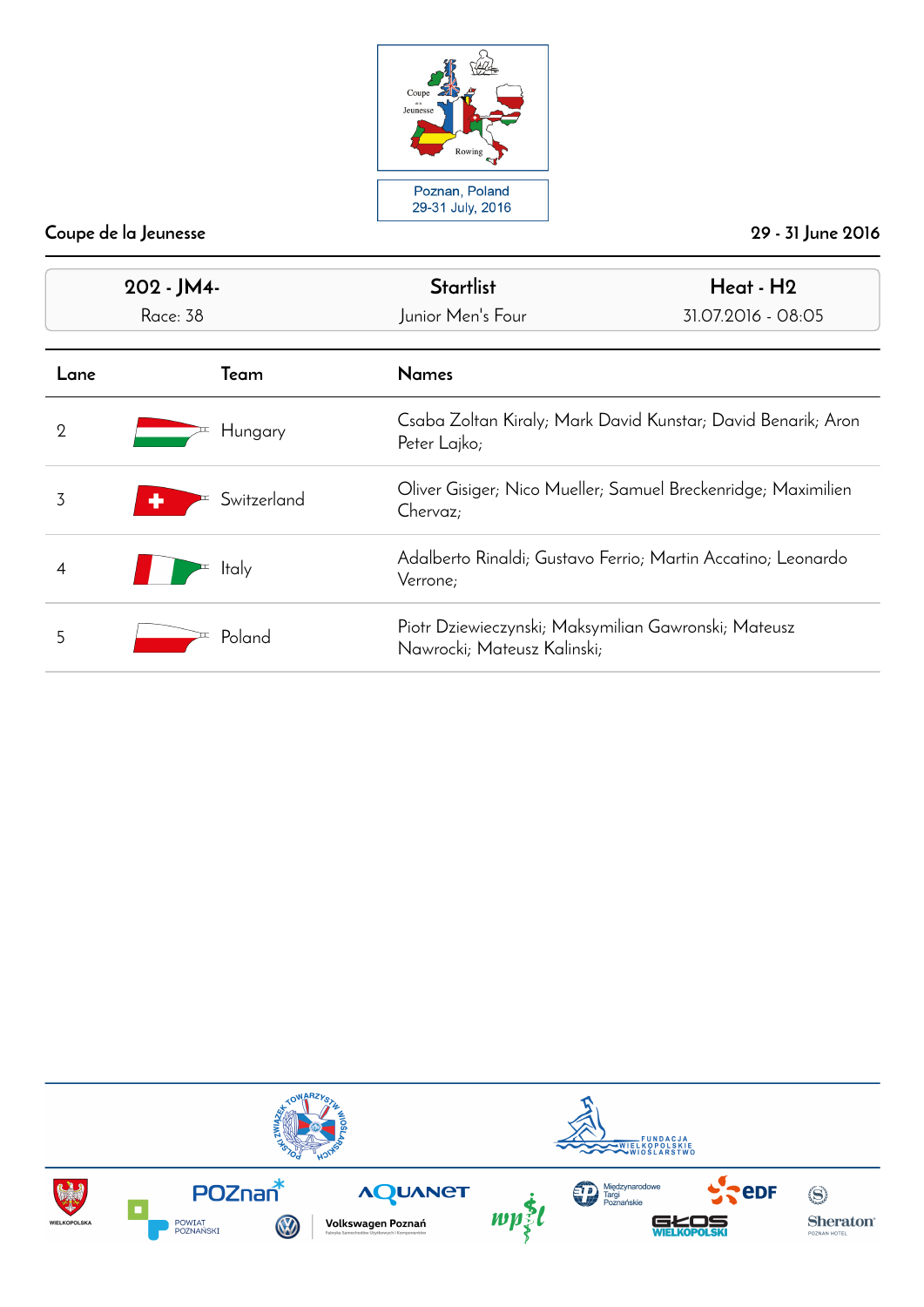

|                | 204 - JM1x<br><b>Race: 39</b> | <b>Startlist</b><br>Junior Men's Single Sculls | Heat - HI<br>31.07.2016 - 08:10 |
|----------------|-------------------------------|------------------------------------------------|---------------------------------|
| Lane           | Team                          | <b>Names</b>                                   |                                 |
| $\overline{2}$ | ٠<br>Switzerland              | Fabien Donzelli;                               |                                 |
| 3              | Hungary                       | Erik Arhold;                                   |                                 |
| $\overline{4}$ | <b>Italy</b>                  | Gabriele D'Alfonsi;                            |                                 |
| 5              | <b>Netherlands</b>            | Koen Keijzer;                                  |                                 |

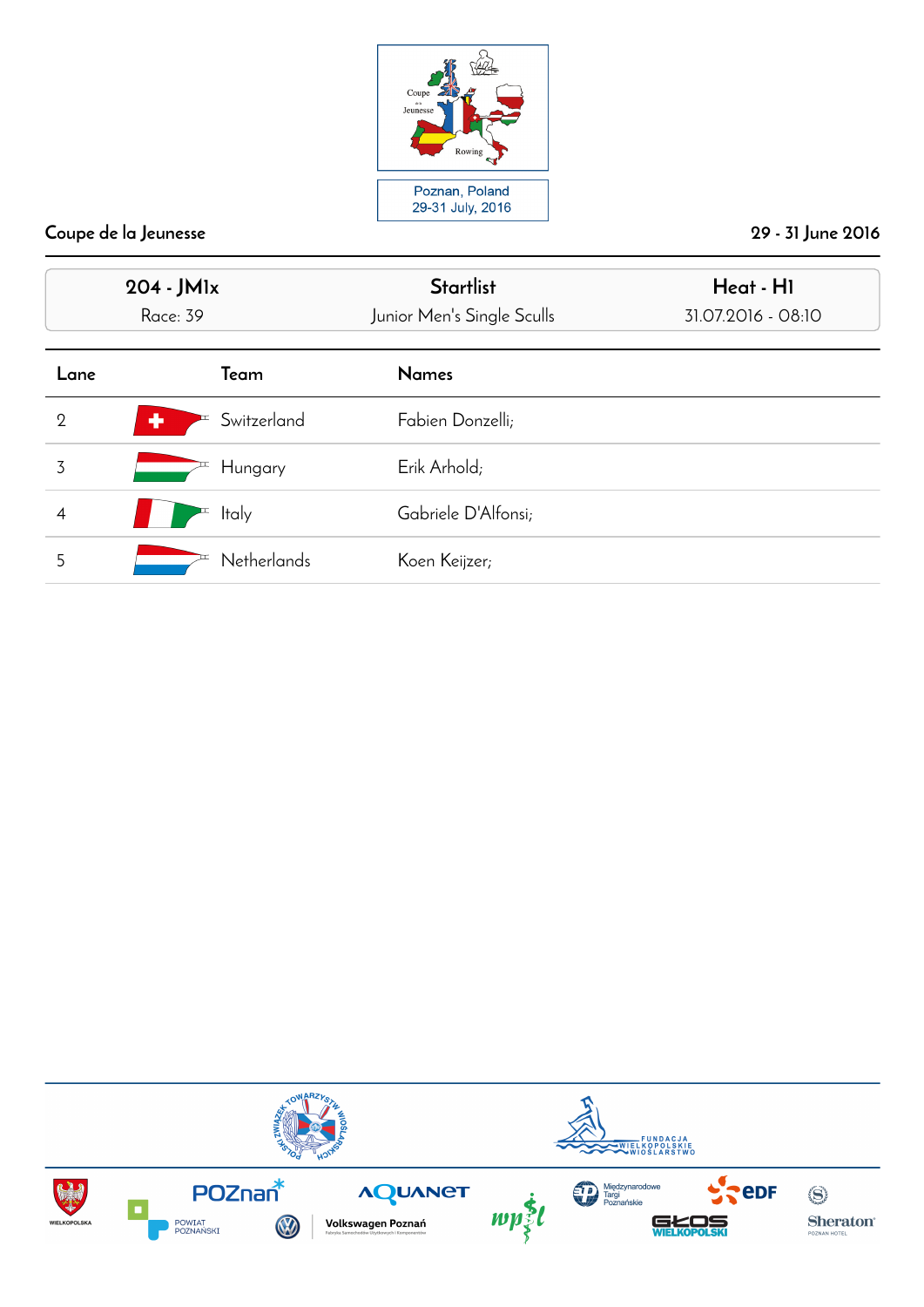

|                | 204 - JM <sub>lx</sub><br>Race: 40 | <b>Startlist</b><br>Junior Men's Single Sculls | Heat - H <sub>2</sub><br>31.07.2016 - 08:15 |
|----------------|------------------------------------|------------------------------------------------|---------------------------------------------|
| Lane           | Team                               | <b>Names</b>                                   |                                             |
| $\overline{2}$ | Austria                            | Severin Erlmoser;                              |                                             |
| 3              | Portugal                           | DINIS DUARTE COSTA;                            |                                             |
|                | Great Britain<br>$\frac{N}{2}$     | Oliver Costley;                                |                                             |

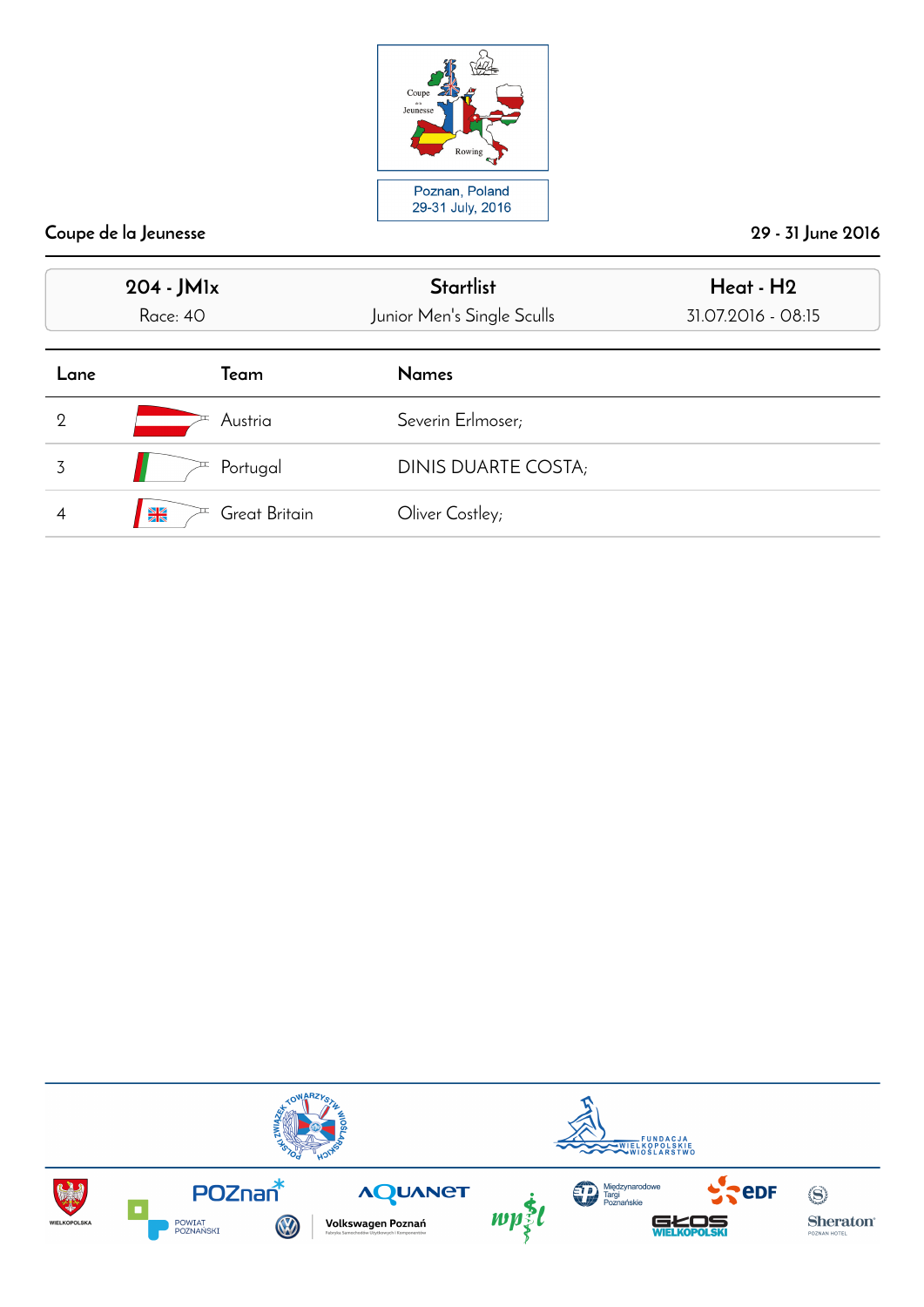

| $205 - JM2x$<br>Race: 41 |                  | <b>Startlist</b><br>Junior Men's Double Sculls | Heat - HI<br>31.07.2016 - 08:20           |  |
|--------------------------|------------------|------------------------------------------------|-------------------------------------------|--|
| Lane                     | Team             | <b>Names</b>                                   |                                           |  |
|                          | Belgium          |                                                | Arnaud Defraigne; Vladislav Goliovanenko; |  |
| $\overline{2}$           | Hungary          | Patrik Porvazsnyik; Rajmund Szlovak;           |                                           |  |
| 3                        | Switzerland<br>٠ | Valentin Huehn; Linus Copes;                   |                                           |  |
|                          | Portugal         | TIAGO SILVA; GONCALO DELGADO;                  |                                           |  |
| 5                        | Austria          | Maximilian Hornacek; Martin Animashaun;        |                                           |  |

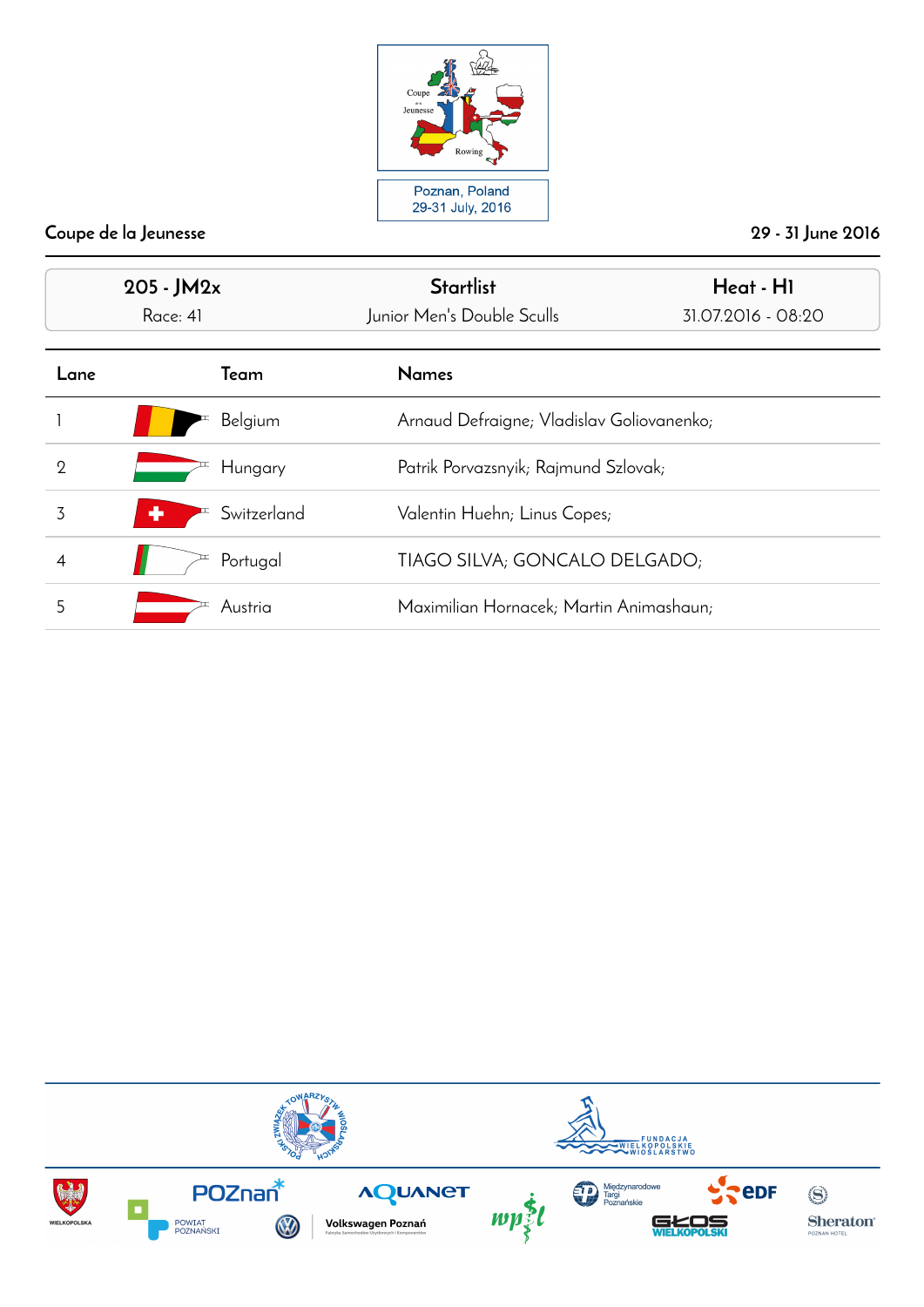

| $205 - JM2x$<br><b>Race: 42</b> |                                | <b>Startlist</b><br>Junior Men's Double Sculls | Heat - H <sub>2</sub><br>31.07.2016 - 08:25 |
|---------------------------------|--------------------------------|------------------------------------------------|---------------------------------------------|
| Lane                            | Team                           | <b>Names</b>                                   |                                             |
|                                 | <b>Netherlands</b>             | David Anton Hendrik Janssen; Hilmar Verbeek;   |                                             |
| $\overline{2}$                  | <b>Italy</b>                   | Vittorio Piani; Matteo Amadini;                |                                             |
| 3                               | Great Britain<br>$\frac{N}{2}$ | Matt Haywood; Sam Champion;                    |                                             |
|                                 | France                         | Clement EMERY; Damien MOSCATELLO;              |                                             |
| 5                               | Poland                         | Krzysztof Kasparek; Jan Domeradzki;            |                                             |

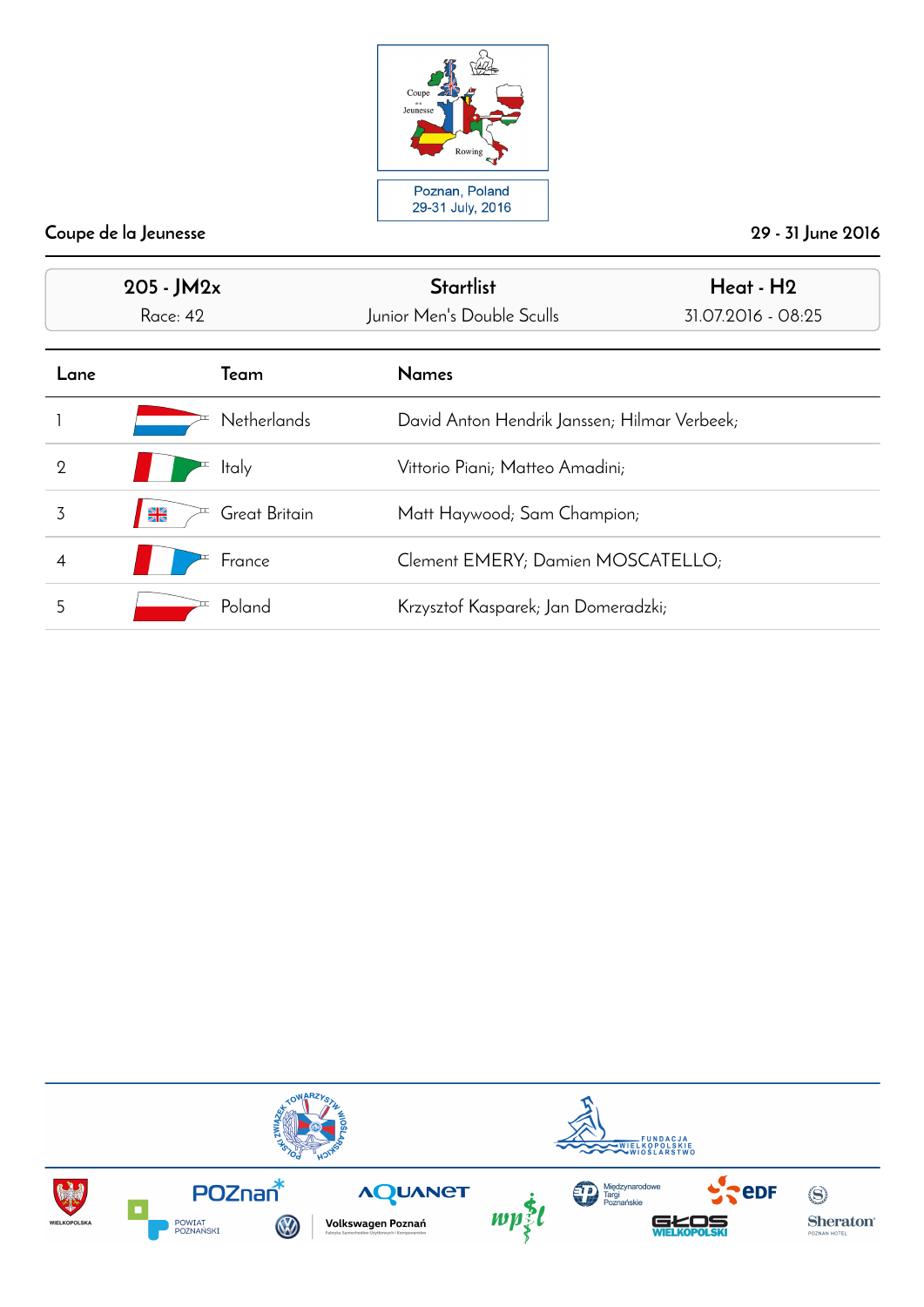

| 206 - JM4x<br><b>Race: 43</b> |                                | <b>Startlist</b><br>Junior Men's Quadruple Sculls                              | Heat - H1<br>31.07.2016 - 08:30                                |  |
|-------------------------------|--------------------------------|--------------------------------------------------------------------------------|----------------------------------------------------------------|--|
| Lane                          | Team                           | <b>Names</b>                                                                   |                                                                |  |
|                               | Switzerland                    |                                                                                | David Kuylen; Emanuel Poncioni; Nils Schneider; Martin Arbter; |  |
| $\overline{2}$                | Belgium                        | Benjamin De Catelle;                                                           | Calvin Govaert; Tristan Vandenbussche; Xander Deweert;         |  |
| 3                             | Great Britain<br>$\frac{N}{2}$ |                                                                                | Harry Oliver; Ben Simon; Callum Sullivan; Tom Smith;           |  |
| 4                             | <b>Italy</b>                   | Guglielmo Maria Pacifico; Matteo Manzi; Alan Bergamo;<br>Matteo Ciriello;      |                                                                |  |
| 5                             | <b>Netherlands</b>             | Lucas Bernard Hofman; Thijs Kroeze; Casper Johannes van<br>Luyken; Max Gompel; |                                                                |  |

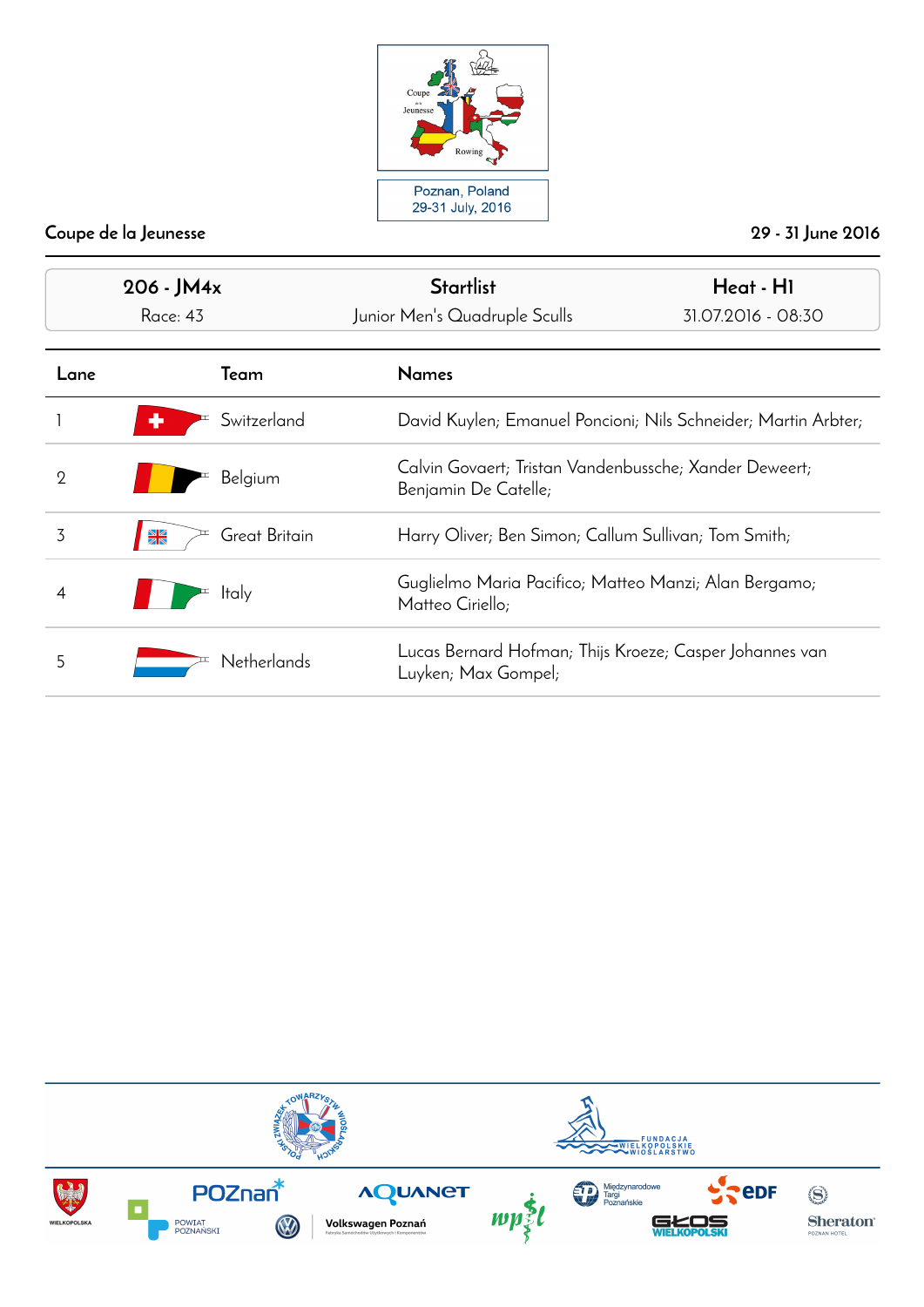

| 206 - JM4x<br>Race: 44 |          | <b>Startlist</b><br>Junior Men's Quadruple Sculls                         | Heat - H <sub>2</sub><br>31.07.2016 - 08:35                              |  |
|------------------------|----------|---------------------------------------------------------------------------|--------------------------------------------------------------------------|--|
| Lane                   | Team     | <b>Names</b>                                                              |                                                                          |  |
|                        | Ireland  | Sullivan;                                                                 | Niall Beggan; Barry O Flynn; Barry Connolly; Stephen O                   |  |
| $\overline{2}$         | Austria  | Umberto Bertagnoli;                                                       | Johannes Hafergut; Leopold Wiesinger; Benedikt Neppl;                    |  |
| 3                      | Spain    |                                                                           | ALFONSO BERRAL; MANEL BALASTEGUI; CRISTIAN<br>LOREDO; IGNACIO SEBASTIAN; |  |
| 4                      | Poland   | Bartlomiej Zalega; Maciej Madaj; Tomasz Budzynski; Kacper<br>Lukaszewicz; |                                                                          |  |
| 5                      | Portugal | EDUARDO VIEIRA; RODRIGO SILVA; JOAO CARVALHO;<br><b>FRANCISCO SANTOS;</b> |                                                                          |  |

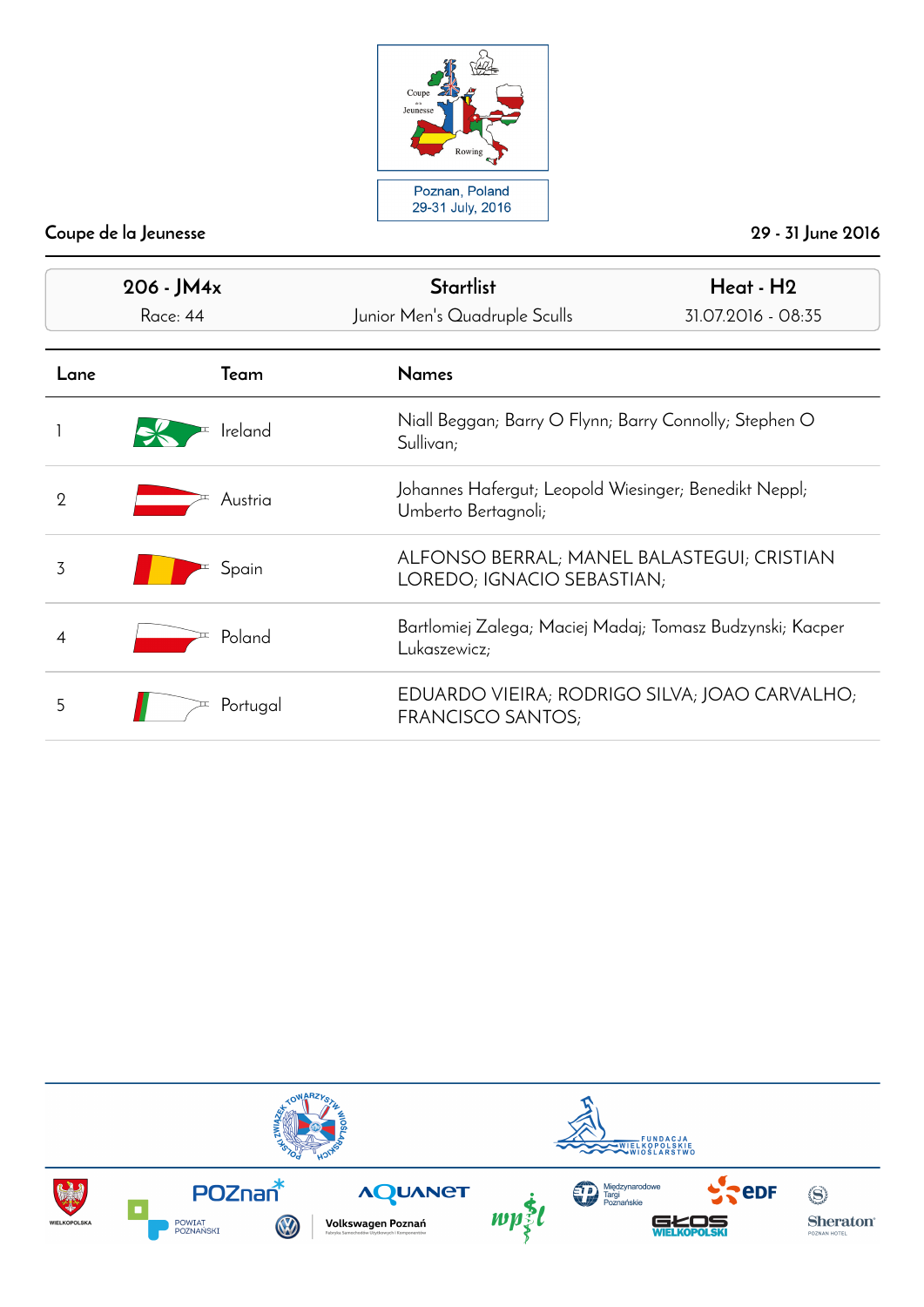

|                | 207 - JWlx<br><b>Race: 45</b> | <b>Startlist</b><br>Junior Women's Single Sculls | Heat - HI<br>31.07.2016 - 08:40 |
|----------------|-------------------------------|--------------------------------------------------|---------------------------------|
| Lane           | Team                          | <b>Names</b>                                     |                                 |
|                | Poland                        | Zuzanna Lesner;                                  |                                 |
| $\overline{2}$ | Portugal                      | <b>INES OLIVEIRA;</b>                            |                                 |
| 3              | Hungary                       | Mercedesz Anita Nemeth;                          |                                 |
| $\overline{4}$ | Belgium                       | Caitlin Govaert;                                 |                                 |
| 5              | <b>Italy</b>                  | Ilaria Corazza;                                  |                                 |

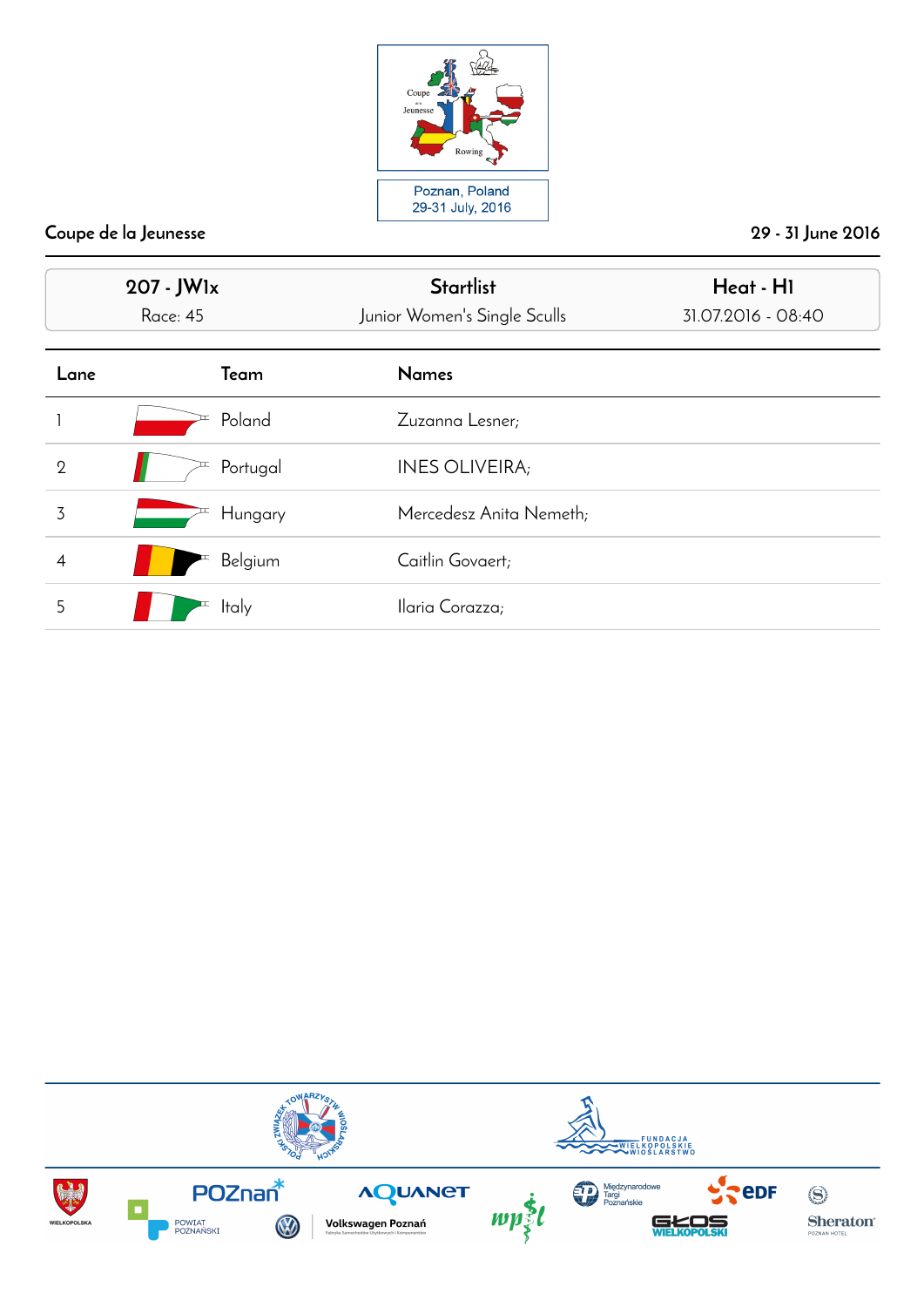

|                | 207 - JWlx<br><b>Race: 46</b>   | <b>Startlist</b><br>Junior Women's Single Sculls | Heat - H2<br>31.07.2016 - 08:45 |
|----------------|---------------------------------|--------------------------------------------------|---------------------------------|
| Lane           | Team                            | <b>Names</b>                                     |                                 |
| $\overline{2}$ | ٠<br>Switzerland                | Mattea Wuethrich;                                |                                 |
| 3              | Great Britain<br>$\frac{N}{ZN}$ | Emma Andrews;                                    |                                 |
| 4              | France                          | Ella ROWELL;                                     |                                 |
| 5              | <b>Netherlands</b>              | Céline Susanne den Bremer;                       |                                 |

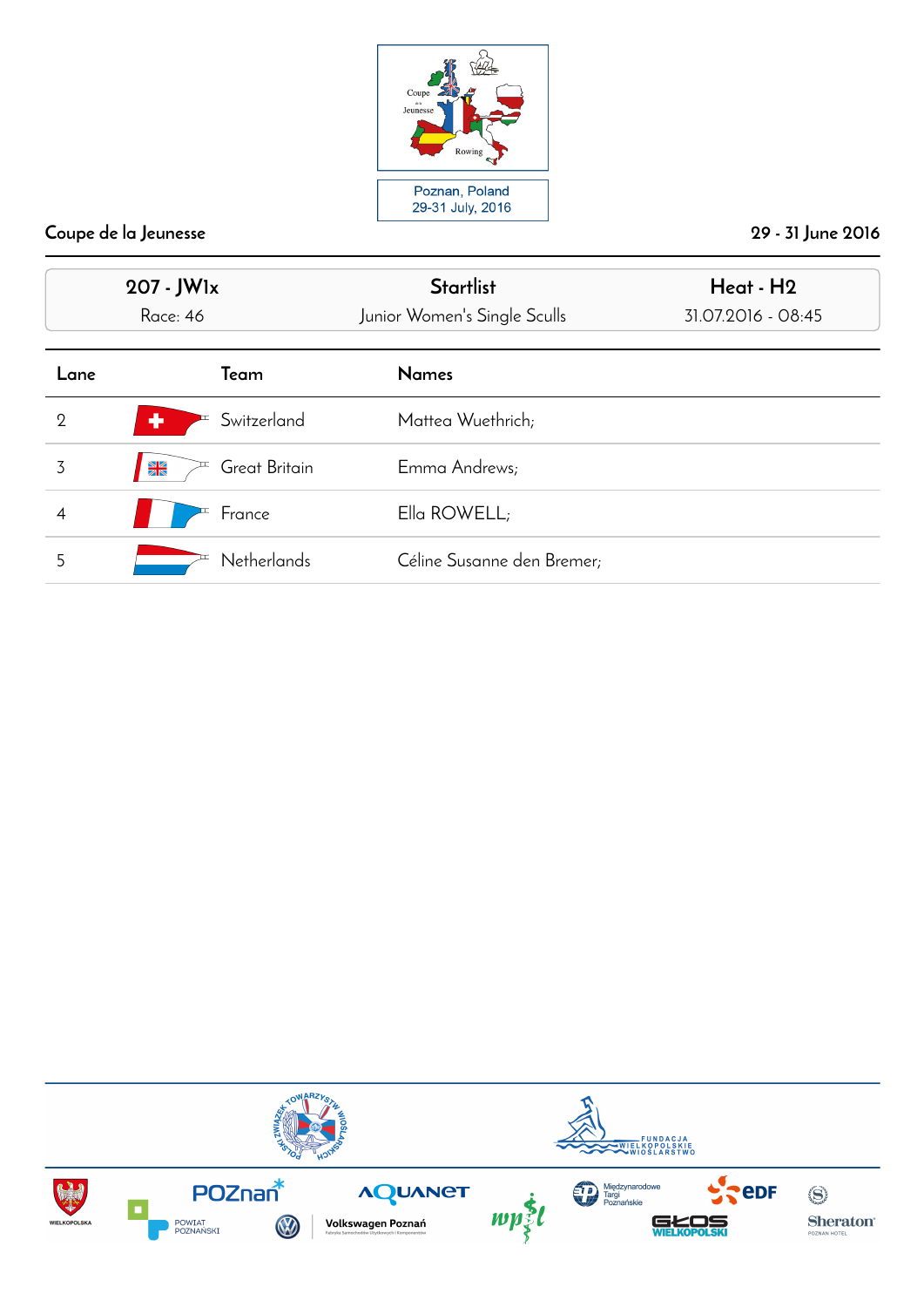

| $208 - JW2x$<br><b>Race: 47</b> |                                | <b>Startlist</b><br>Junior Women's Double Sculls | Heat - HI<br>31.07.2016 - 08:50 |
|---------------------------------|--------------------------------|--------------------------------------------------|---------------------------------|
| Lane                            | Team                           | <b>Names</b>                                     |                                 |
|                                 | Hungary                        | Tari Kitti; Laszlo Kira;                         |                                 |
| $\overline{2}$                  | Poland                         | Aleksandra Manikowska; Magdalena Sochocka;       |                                 |
| 3                               | Great Britain<br>$\frac{N}{2}$ | Lottie Orr; Danielle Semple;                     |                                 |
|                                 | Switzerland<br>٠               | Lisa Loetscher; Olivia Nacht;                    |                                 |
| 5                               | Belgium                        | Luca Colpaert; Jolien Dessein;                   |                                 |

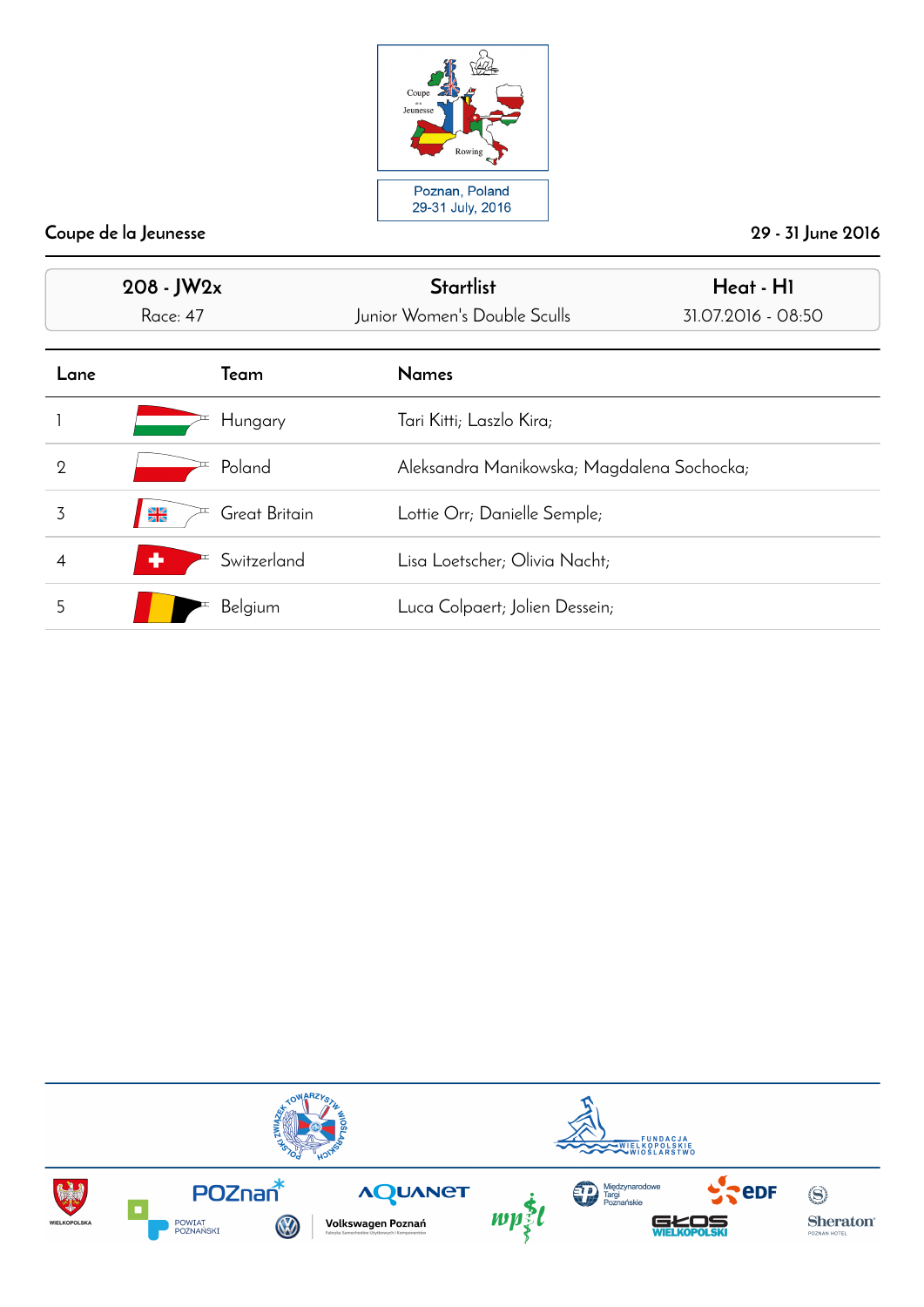

| $208 - JW2x$<br>Race: 48 |                    | <b>Startlist</b><br>Junior Women's Double Sculls | Heat - H2<br>31.07.2016 - 08:55                         |  |
|--------------------------|--------------------|--------------------------------------------------|---------------------------------------------------------|--|
| Lane                     | Team               | <b>Names</b>                                     |                                                         |  |
| $\overline{2}$           | Austria            |                                                  | Victoria Petschnig; Sarah Reimann;                      |  |
| 3                        | <b>Italy</b>       | Elena Merotto; Anita Serena;                     |                                                         |  |
|                          | France             | Alice BOURDE; Aurelie BOUCHOT;                   |                                                         |  |
| 5                        | <b>Netherlands</b> |                                                  | Pien Felice Ruigrok; Jacobien Willemijn van Westreenen; |  |

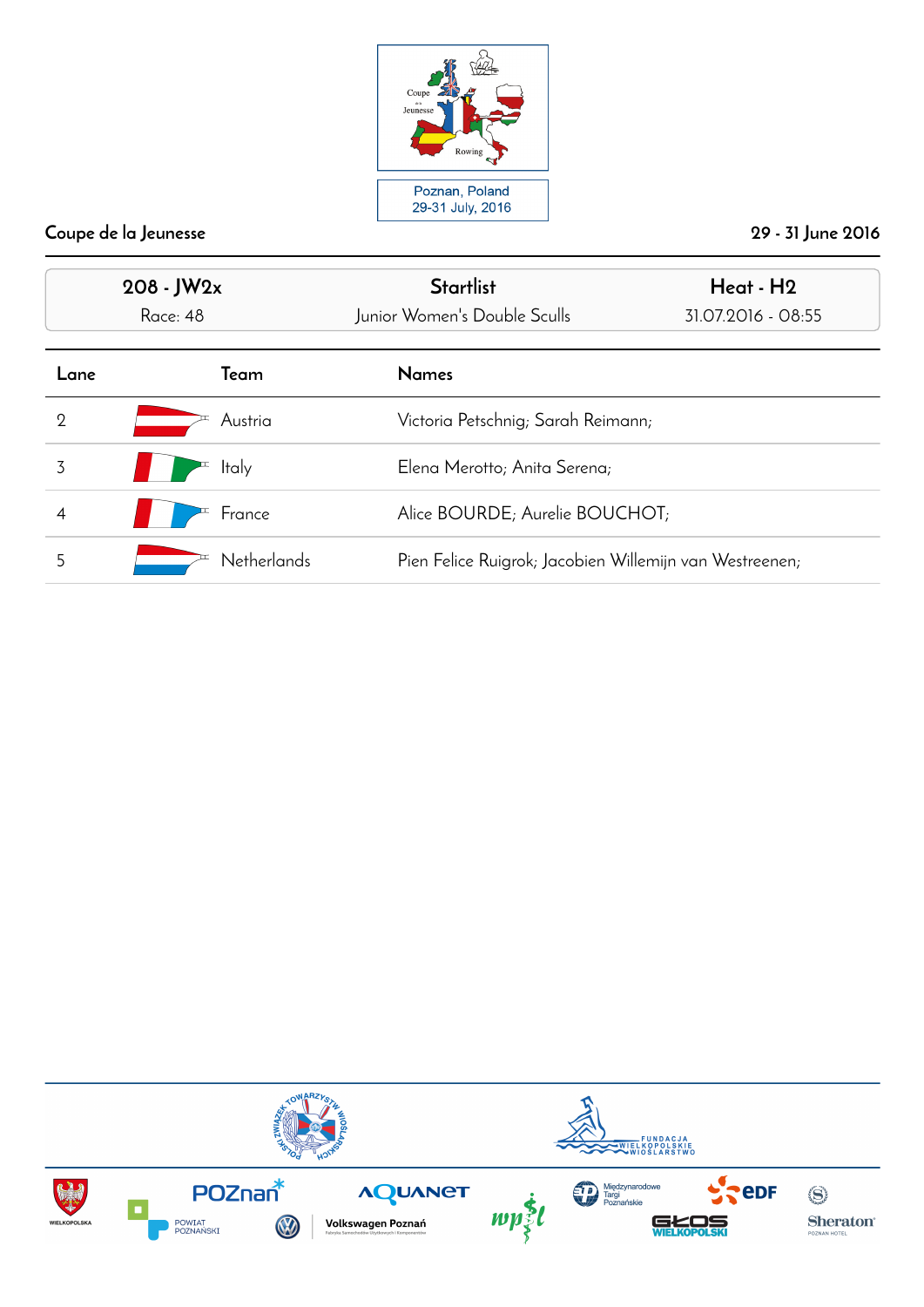

| 209 - JW4x<br>Race: 49 |                                | <b>Startlist</b><br>Junior Women's Quadruple Sculls                         | Heat - HI<br>31.07.2016 - 09:00                                |  |
|------------------------|--------------------------------|-----------------------------------------------------------------------------|----------------------------------------------------------------|--|
| Lane                   | Team                           | <b>Names</b>                                                                |                                                                |  |
|                        | Portugal                       | FIGUEIREDO; Maria Castro;                                                   | ANA RITA SILVA; ANA FILIPA FRUTUOSO; CLAUDIA                   |  |
| $\overline{2}$         | Ireland                        | Lucy Taylor; Fiona Chestnut; Hannah Scott; Margaret Cremin;                 |                                                                |  |
| 3                      | <b>Italy</b>                   | Lodo;                                                                       | Isabella Mondini; Sofia Tanghetti; Maria Ludovica Costa; Irene |  |
| 4                      | Great Britain<br>$\frac{N}{2}$ |                                                                             | Hattie Orr; Meg Saunders; Lucy Edmunds; Katie King-Smith;      |  |
| 5                      | Poland                         | Patrycja Adamczak; Michalina Partyga; Cyntia Delimat;<br>Wiktoria Majewska; |                                                                |  |

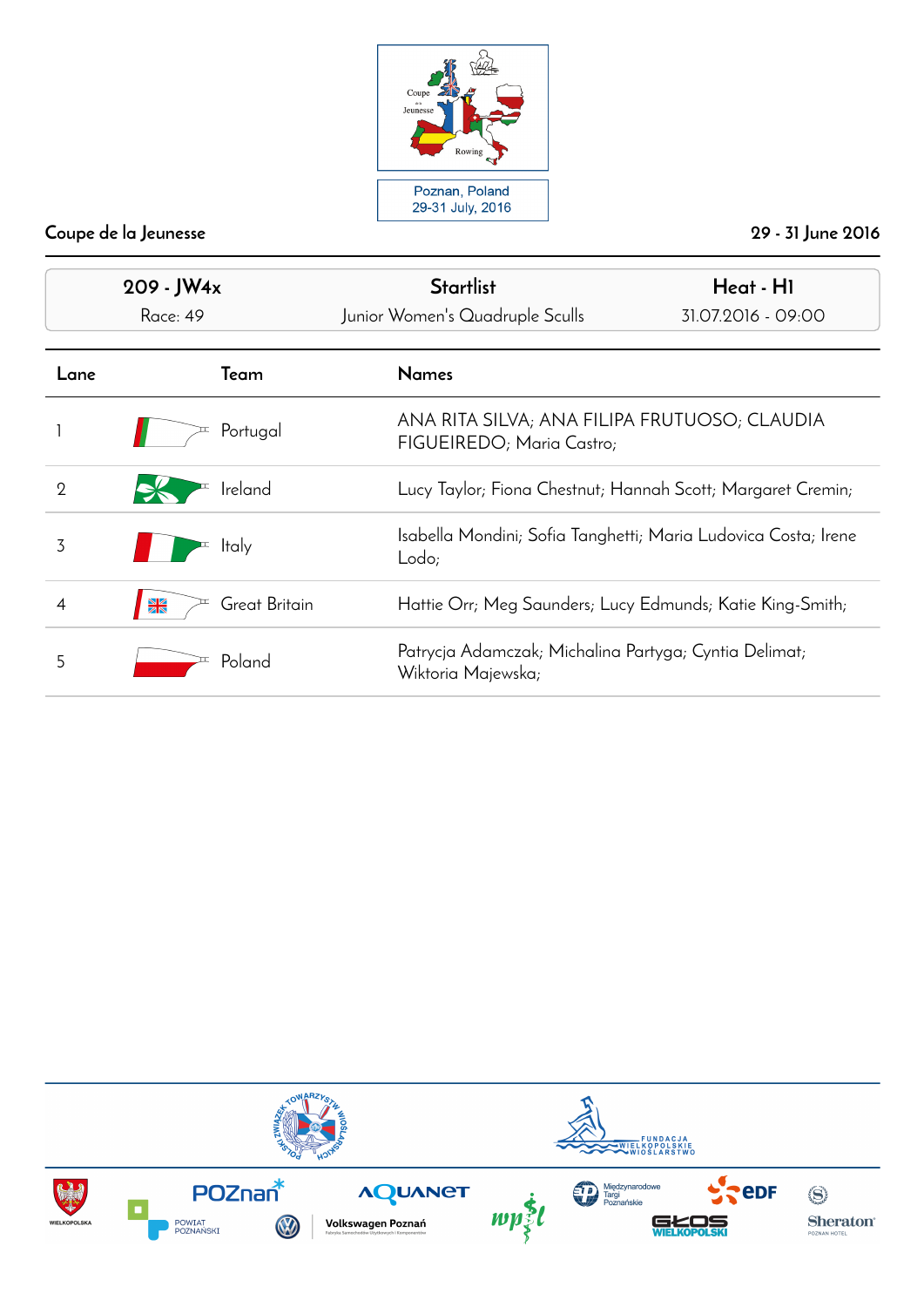

| 209 - JW4x<br><b>Race: 50</b> |                    | <b>Startlist</b><br>Junior Women's Quadruple Sculls                                  | Heat - H <sub>2</sub><br>31.07.2016 - 09:05                  |  |
|-------------------------------|--------------------|--------------------------------------------------------------------------------------|--------------------------------------------------------------|--|
| Lane                          | Team               | <b>Names</b>                                                                         |                                                              |  |
| $\overline{2}$                | Austria            | Julia Tomasch; Melanie Weiss; Juliana Holler; Julia Hanisch;                         |                                                              |  |
| 3                             | Switzerland<br>÷   | Sarah McErlean; Nina Libal; Emma Kovacs; Eline Rol;                                  |                                                              |  |
| 4                             | Hungary            | Berekmeri;                                                                           | Eszter Nasz; Zsofia Luca Csepel; Alexa Szilvia Magassy; Anna |  |
| 5                             | <b>Netherlands</b> | Isabel van Opzeeland; Inez Den Hond; José Bernadette Derksen;<br>Emily Inge Neumann; |                                                              |  |

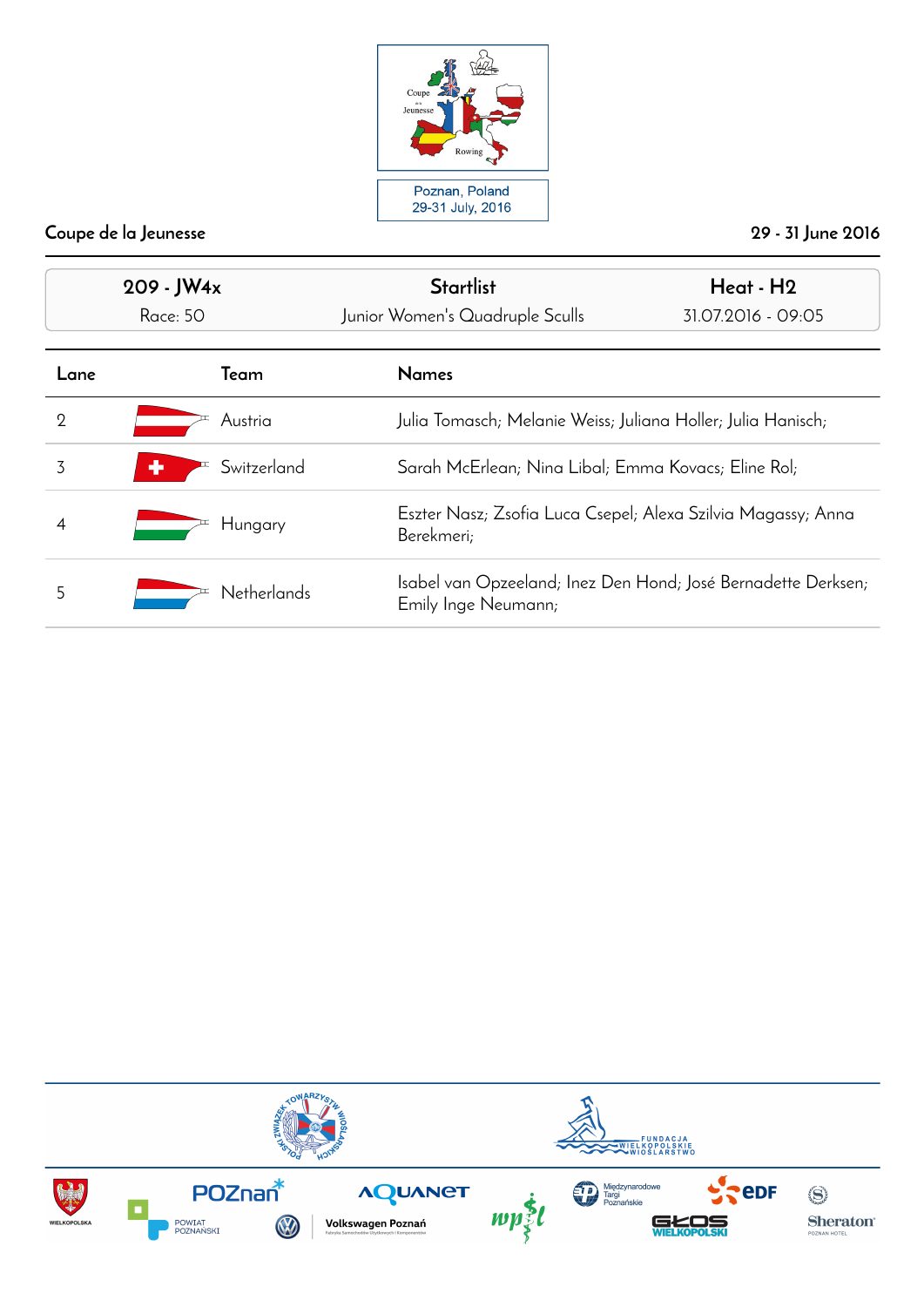

| $210 - JW2$<br>Race: 51 |                                | <b>Startlist</b><br>Junior Women's Pair | Heat - HI<br>31.07.2016 - 09:10 |
|-------------------------|--------------------------------|-----------------------------------------|---------------------------------|
| Lane                    | Team                           | <b>Names</b>                            |                                 |
| $\overline{2}$          | Ireland                        | Amy Mason; Tara Hanlon;                 |                                 |
| 3                       | Great Britain<br>$\frac{N}{2}$ | Kirstin Giddy; Celia Matthews;          |                                 |
|                         | Spain                          | CARLOTA ALVAREZ; CARMEN MACHUCA;        |                                 |
| 5                       | Poland                         | Dominika Buczek; Urszula Matecka;       |                                 |